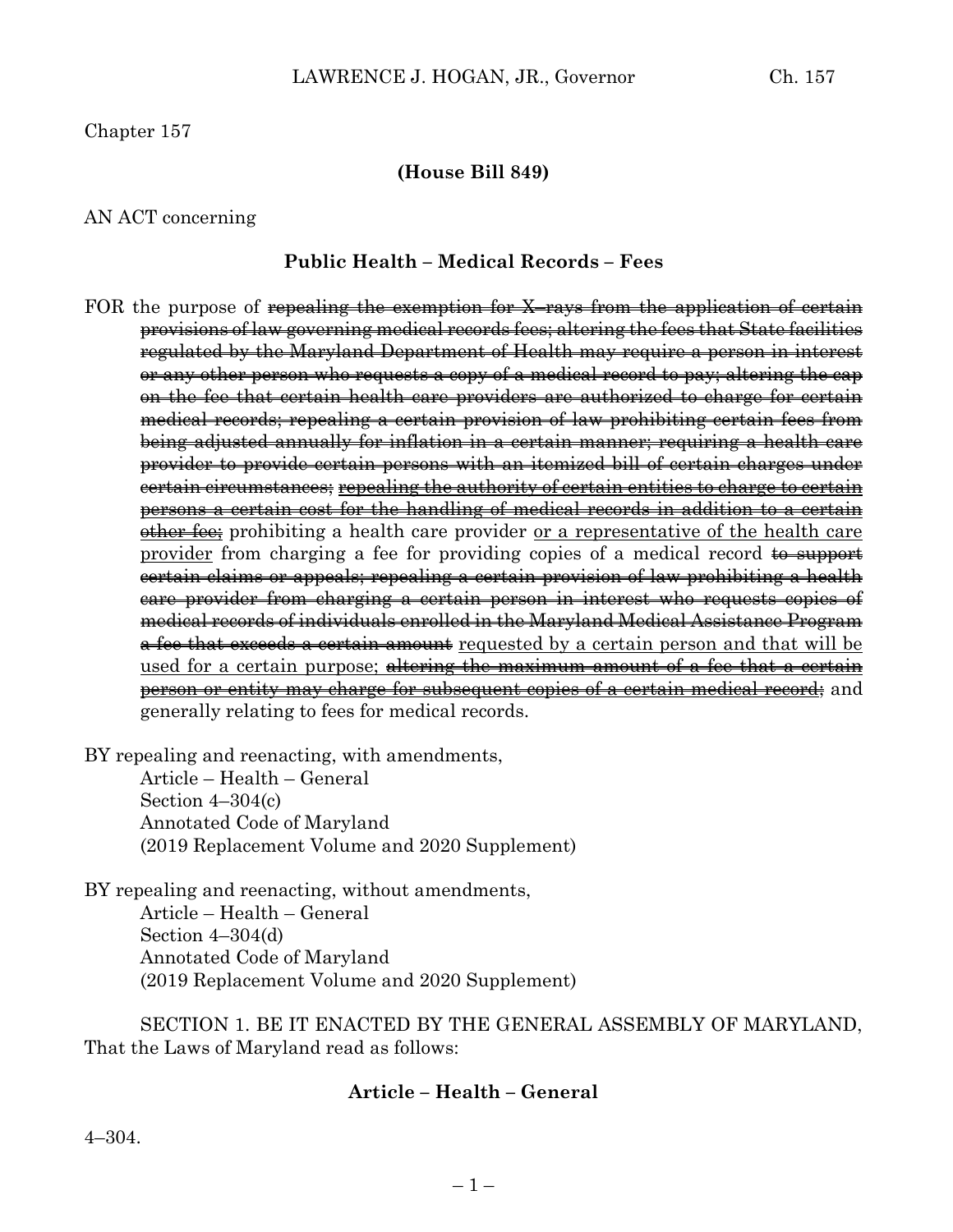(c) (1)  $\mathbf{F}(i)$  In this subsection, "medical record" includes a copy of a medical bill that has been requested by an individual.

**[**(ii) The provisions of this subsection do not apply to x–rays.**]**

(2) A health care provider may require a person in interest or any other authorized person who requests a copy of a medical record to pay **[**for the cost of copying:

(i) For State facilities regulated by the Maryland Department of Health, as provided in § 4–206 of the General Provisions Article; or

(ii) For all other health care providers, a reasonable cost–based fee for providing the information requested**] A FEE AS PROVIDED IN THIS SUBSECTION**.

(3) (i) **[**Except as provided in subparagraph (iii) of this paragraph, for a copy of a medical record requested by a person in interest or any other authorized person under paragraph  $(2)(ii)$  of this subsection, a<sup> $\uparrow$ </sup> A health care provider may charge a fee for copying **[**and**],** mailing**, PREPARING, AND HANDLING A MEDICAL RECORD** not exceeding **[**76**] 50** cents for each page of the medical record **OR A FLAT FEE OF \$5, WHICHEVER IS GREATER**.

(ii) In addition to the fee charged under subparagraph (i) of this paragraph, a hospital or a health care provider may charge**[**:

1. Subject to the fee limitations that apply to persons in interest under 45 C.F.R. 164.524 and any guidance on those limitations issued by the U.S. Department of Health and Human Services, a preparation fee not to exceed \$22.88 for medical record retrieval and preparation; and

2. The**] THE** actual cost for postage **[**and handling**]** of the

medical record.

**[**(iii) Subject to the fee limitations that apply to persons in interest under 45 C.F.R. 164.524 and any guidance on those limitations issued by the U.S. Department of Health and Human Services, a hospital or a health care provider that uses or maintains the requested medical records in an electronic format may charge for an electronic copy of a medical record in an electronic format requested by a person in interest or any other authorized person:

1. A preparation fee not to exceed \$22.88 for electronic format medical records retrieval and preparation;

2. A per–page fee of 75% of the per–page fee charged by a health care provider under subparagraph (i) of this paragraph that may not exceed \$80; and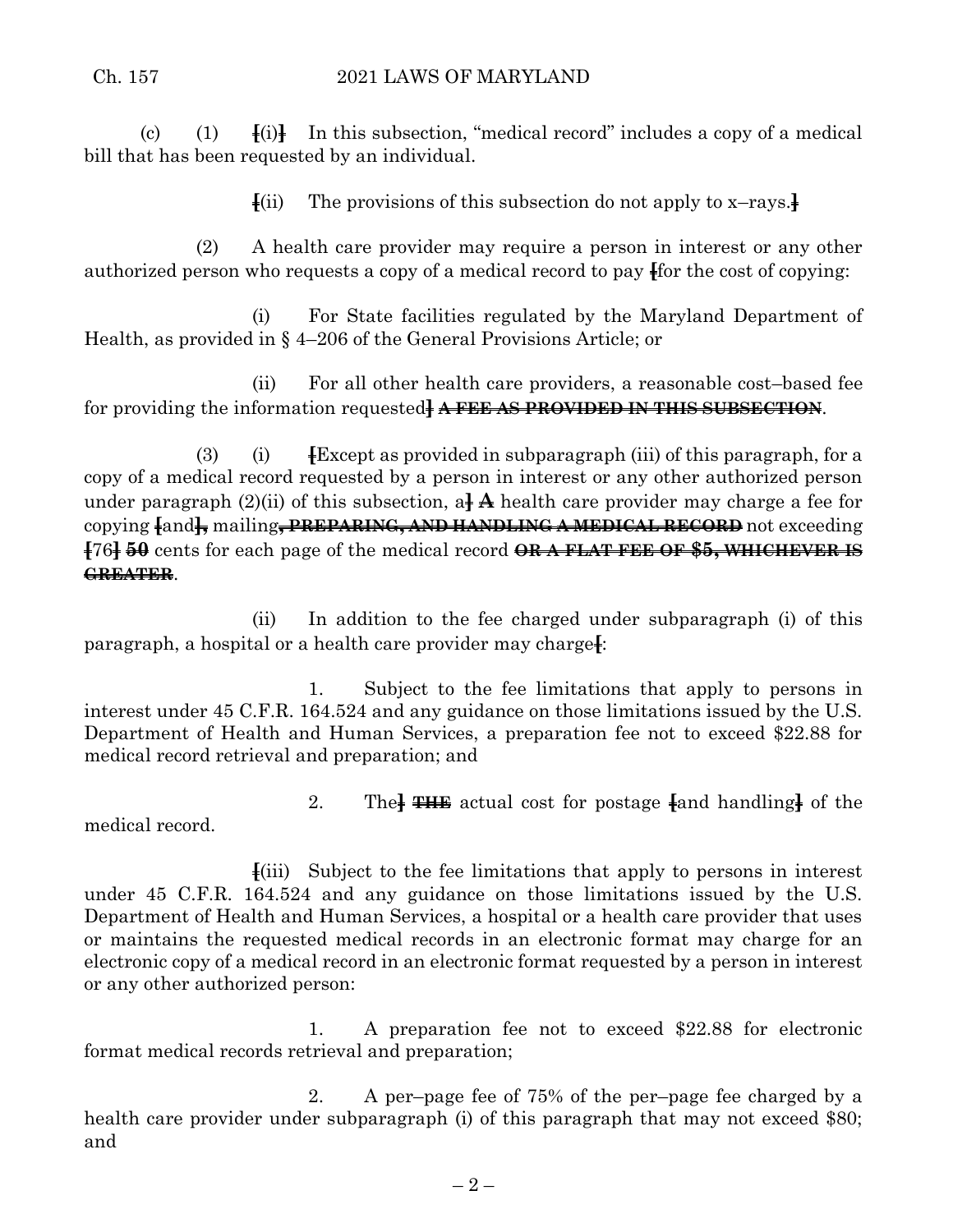3. The actual cost for postage and handling of the electronic format medical records.**]**

(4) **[**(i) Except as provided in subparagraph (ii) of this paragraph, the**] THE** fees charged under paragraph (3) of this subsection may be adjusted annually for inflation in accordance with the Consumer Price Index.

**[**(ii) The preparation fee charged for medical record retrieval and preparation under paragraph (3)(ii)1 of this subsection and for retrieval and preparation of a medical record in an electronic format under paragraph (3)(iii)1 of this subsection may not be adjusted annually for inflation in accordance with the Consumer Price Index.**]**

**(5) IF A FEE IS CHARGED UNDER THIS SUBSECTION, THE HEALTH CARE PROVIDER SHALL PROVIDE THE PERSON IN INTEREST OR THE AUTHORIZED PERSON WITH AN ITEMIZED BILL OF THE CHARGES ASSESSED FOR THE COPIED MEDICAL RECORDS.**

**(6) A HEALTH CARE PROVIDER OR A REPRESENTATIVE OF THE HEALTH CARE PROVIDER MAY NOT CHARGE A FEE FOR PROVIDING COPIES OF A MEDICAL RECORD TO SUPPORT A CLAIM OR APPEAL UNDER ANY PROVISION OF THE SOCIAL SECURITY ACT OR UNDER ANY STATE NEEDS–BASED BENEFIT OR PROGRAM:**

- **(I) REQUESTED BY:**
	- **1. THE PATIENT;**
	- **2. THE PATIENT'S PERSONAL REPRESENTATIVE; OR**

## **3. AN EMPLOYEE OR OTHER REPRESENTATIVE OF A NONPROFIT LEGAL SERVICES ENTITY OR OTHER VOLUNTEER OR NONPROFIT PROGRAM REPRESENTING THE PATIENT; AND**

# **(II) THAT WILL BE USED FOR THE PURPOSE OF FILING A CLAIM REGARDING OR APPEALING A DENIAL OF SOCIAL SECURITY DISABILITY INCOME OR SOCIAL SECURITY BENEFITS UNDER TITLE II OR TITLE XVI OF THE SOCIAL SECURITY ACT.**

 $[(5)] (7) (6)$  (i) Except as provided in subparagraph (ii) of this paragraph, a health care provider may charge a fee, as authorized under **[**paragraphs**] PARAGRAPH** (3) **[**and (4)**]** of this subsection, for the retrieval, copying, preparation, mailing, and actual cost of postage and handling of a medical record disclosed under § 4–306 of this subtitle.